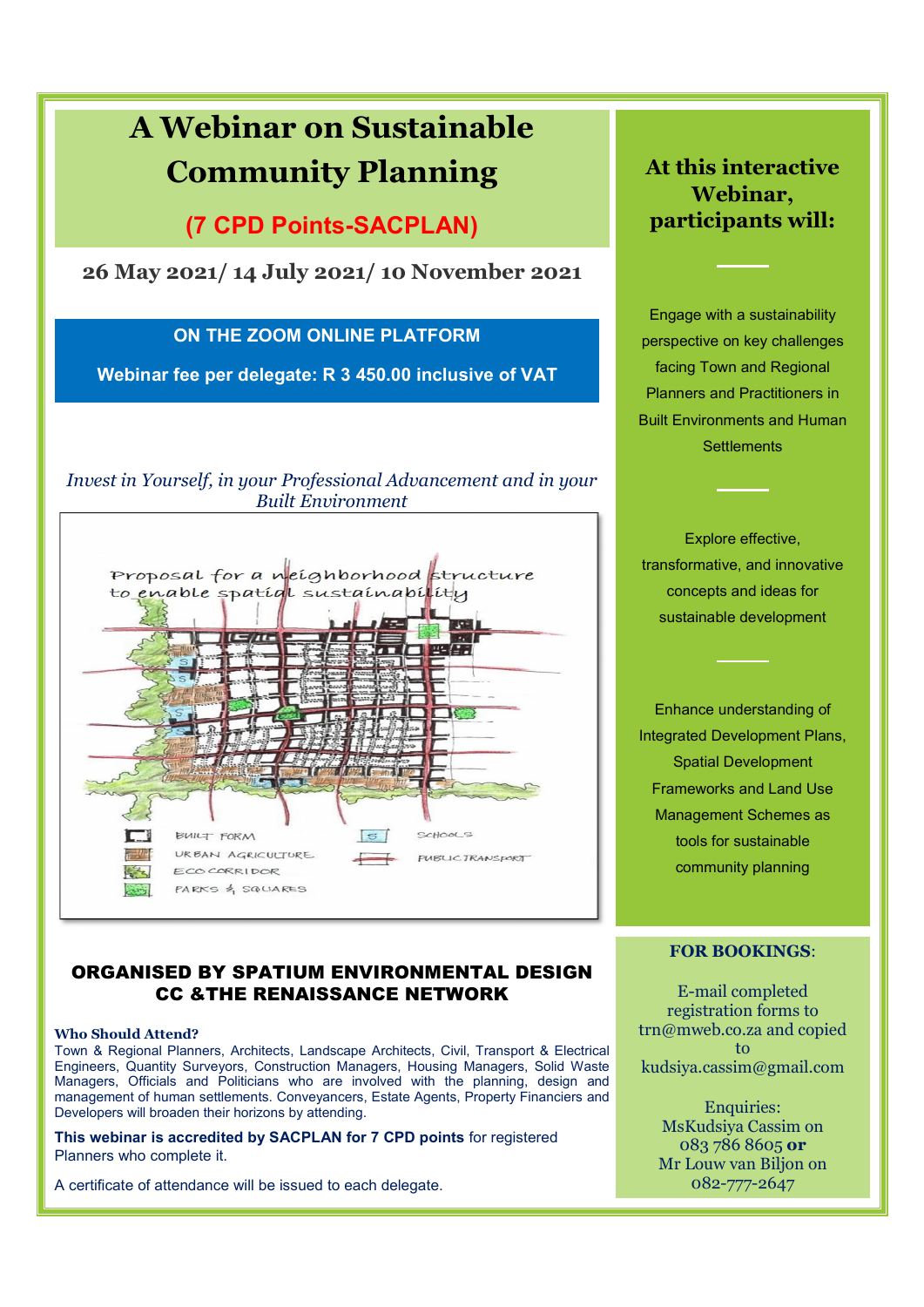## **WEBINAR PROGRAMME**

Deadline date for bookings & payments for the Webinar on 26 May 2021: 3 May 2021

*We talk a lot about sustainability - this is evident from planning reports, where the word is used on every other page. We do talk the talk, but do we walk the walk?*

*Despite all the noise many built environment professionals only have a vague notion of what sustainability is; in many cases it remain business as usual, in spite of all the'sustainable' plans.*

*The webinar will provoke you to change your mind-set for the way we plan and design the built environment. The primary aim of the seminar is to equip you with knowledge and understanding of sustainable spatial planning & design practice.*

#### **Key Learning Outcomes**

This interactive webinar will enable delegates to:

- 1. Discern between sustainable and unsustainable development.
- 2. Grasp the salient principles of sustainable planning.
- 3. Enhance your understanding on how
	- $\checkmark$  energy issues should be addressed to foster long-term sustainability;
	- $\checkmark$  water and sanitation issues should be addressed to foster sustainability;
	- $\checkmark$  waste issues should be addressed to foster sustainability;
	- $\checkmark$  land use & transport issues should be addressed to foster sustainability;
	- $\checkmark$  socio-economic issues should be addressed to foster sustainability;
	- $\checkmark$  political willis a critical success factor in crafting the path to long-term sustainability; and
	- $\checkmark$  statutes and bylaws have to be formulated to foster sustainability.

4. Understand how a municipal Integrated Development Plan, Spatial Development Framework and Land Use Management Scheme can enable sustainability.

#### **The nuts and bolts of the following will be further unpacked in the day's proceedings:**

- $\checkmark$  what sustainability really means;
- $\checkmark$  when is a settlement / community sustainable and when is it not;
- $\checkmark$  the workings of a sustainable household, business, neighbourhood and town;
- $\checkmark$  what sustainable services / infrastructure entail;
- management required to operate and maintain a sustainable community;
- $\checkmark$  relevant case studies of sustainable communities; and
- $\checkmark$  what our individual roles are, on the way to sustainability.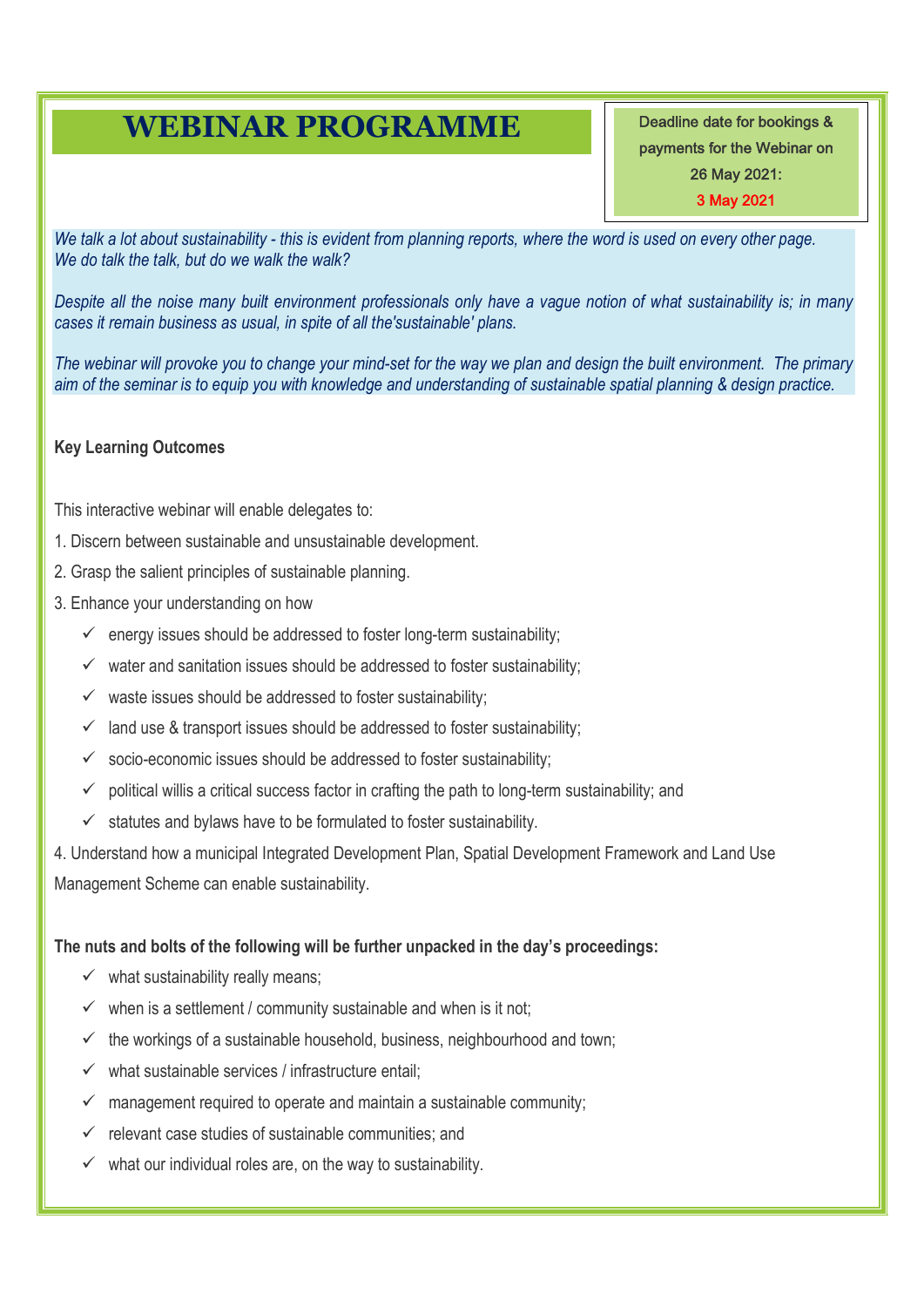| 08:15           | <b>Welcome &amp; Introductions to the Webinar</b>           |  |  |  |  |  |  |
|-----------------|-------------------------------------------------------------|--|--|--|--|--|--|
| $08:15 - 08:30$ | Introductions and outline of the webinar                    |  |  |  |  |  |  |
| $08:30 - 09:00$ | What is sustainability and what it is not?                  |  |  |  |  |  |  |
| $09:00 - 10.00$ | Case studies, best practice or not?                         |  |  |  |  |  |  |
| $10:00 - 10:30$ | Frameworks for sustainable thinking                         |  |  |  |  |  |  |
| $10:30 - 11:00$ | <b>Mid-Morning Break</b>                                    |  |  |  |  |  |  |
| $11:00 - 11:45$ | Principles & concepts for sustainable community planning    |  |  |  |  |  |  |
| $11:45 - 12:30$ | Ecological storm water management & potable water provision |  |  |  |  |  |  |
|                 |                                                             |  |  |  |  |  |  |
| $12:30 - 13:15$ | <b>Lunch break</b>                                          |  |  |  |  |  |  |
| $13:15 - 14:00$ | Energy & waste management                                   |  |  |  |  |  |  |
| $14:00 - 14:30$ | Buildings, housing typologies and density options           |  |  |  |  |  |  |
| $14:30 - 15:00$ | Institutional framework & planning tools : IDP              |  |  |  |  |  |  |
| $15:00 - 15:15$ | <b>Comfort Break</b>                                        |  |  |  |  |  |  |
| $15:15 - 16:15$ | Planning tools: SDF & LUS                                   |  |  |  |  |  |  |
| $16:15 - 16:45$ | Questions, pointers for further enquiry & closure           |  |  |  |  |  |  |

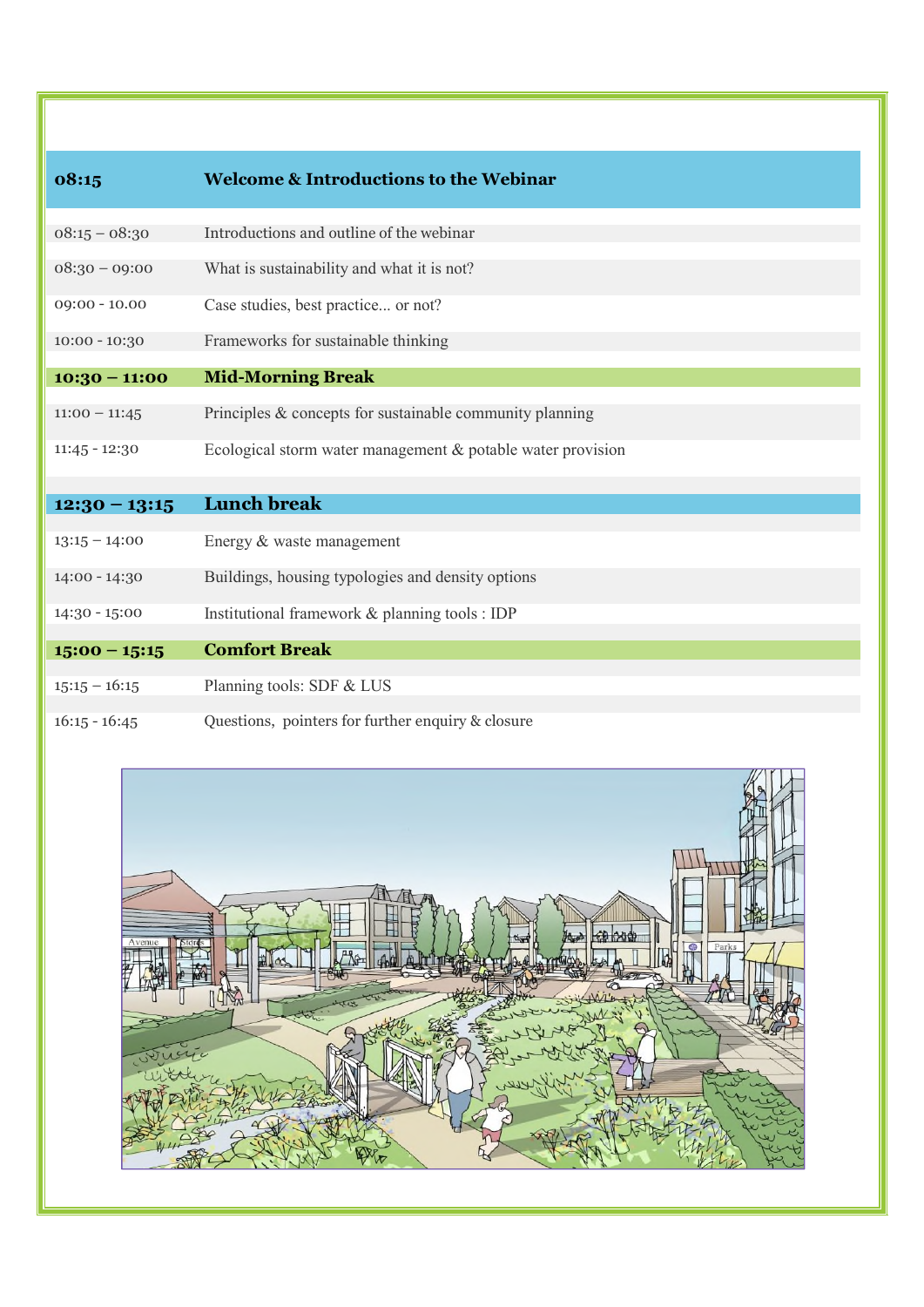## **PROFILE OF THE ORGANISERS**



#### **Mr Louw van Biljon(Senior Facilitator of the Webinar)**

Louw is a professionally registered, practicing Town Planner in South Africa. He holds a bachelor's degree in Town & Regional Planning, a masters in Urban Design, a diploma in Interior Design and certificates in Environmental Law and Environmental Management Systems. He is a Net Zero Accredited Professional+ (GBCSA), completed a course on sustainability with the International Institute of Sustainability Professionals (Portland, USA) and is an EcoDistricts Accredited Professional. He is the owner of Spatium Environmental Design CC. Louw has worked in local government, academia and private practice since 1980. He was a senior lecturer in the Department of Town & Regional Planning at the University of Pretoria for twelve years. He was also a visiting lecturer at the departments of Geography (Qwa-Qwa campus) and Town & Regional Planning (Bloemfontein campus) of the University of the Free State.

As consultant, Louw has done work for the CSIR, University of Pretoria, Municipal Infrastructure Support Agent, International Institute for Energy Conservation, Gauteng Dept. of Human Settlements, Free State dept. of Rural Development and Land Reform, the City of Johannesburg (the last three as member of consortiums) and various private land owners and developers in the Free State, Gauteng and the Northern Cape.

Louw has a special interest in urban design and eco-building; this underpins his ecological approach to spatial planning, where zero waste and integrated renewable infrastructure systems coalesce in sustainable communities. He undertook a study tour of Findhorn Ecovillage in Scotland and studied the German Renewable Energy Feed-in-Tariff programme.

In the skills development field, Louw is currently mentoring two young candidate planners toward professional registration with SACPLAN. Louw also qualified as a national cultural tourist guide and operated as a registered guide for international tourists between 1999 and 2015. He also found the time to be the managing partner of a restaurant in Clarens for five years.

#### **Webinar Organiser: Ms Kudsiya Cassim**



Kudsiya is the founder and Managing Member of The Renaissance Network. She holds a BA degree, the Advanced Executive Programme and numerous business-related qualifications. She has extensive experience and expertise in the field of Human Resource Management, Skills Development and Management Consulting which includes specialist competencies in Women's Empowerment, Workplace Transformation, Organisational Culture and Climate Audits, Skills Audits, Performance Management, Human Resource Management, Mentorship, Research Studies, HR Policy review and design and People Development.

The Renaissance Network also specialises in labour law, youth development and conference organising. Kudsiya's keen interest in youth development was demonstrated in her business publishing two youth anthologies in 2000 and 2003, namely Celebrating Youth Awakenings (Vol 1 & 2).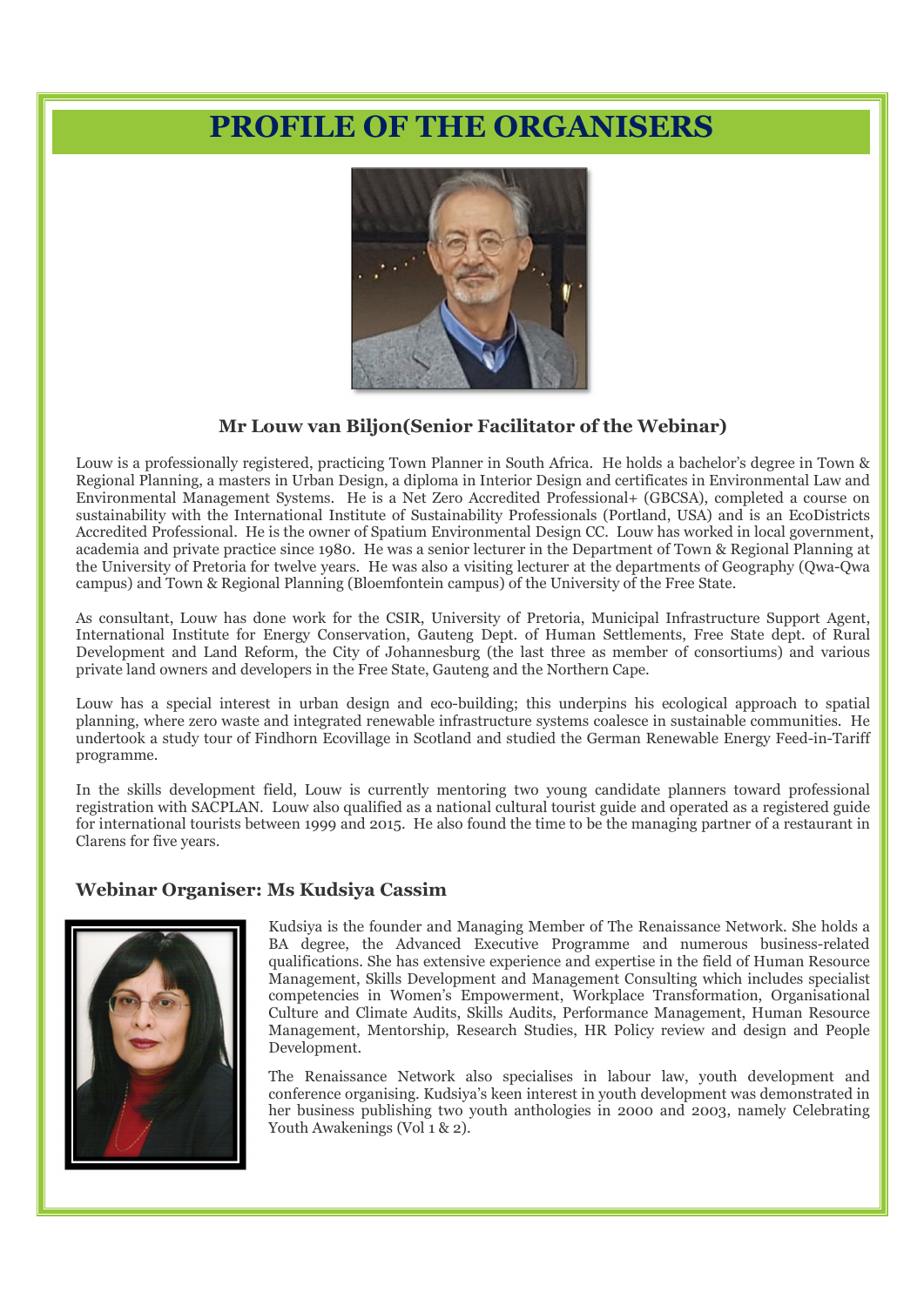# **REGISTRATION FORM**

### **Please complete Registration Form and e-mail to**

### **trn@mweb.co.za and copy: kudsiya.cassim@gmail.com by 29th APRIL 2021 Enquiries: Ms Kudsiya Cassim (083 786 8605)or Mr Louw van Biljon (082-777-2647)**

#### **All registered delegates will be provided with a link to log onto the Webinar via email.**

| <b>Name of Organisation</b>                                                                 |  |                                                                                                                      |                      |                |            |   |             |             |   |   |  |  |  |
|---------------------------------------------------------------------------------------------|--|----------------------------------------------------------------------------------------------------------------------|----------------------|----------------|------------|---|-------------|-------------|---|---|--|--|--|
| VAT Number                                                                                  |  |                                                                                                                      |                      |                |            |   |             |             |   |   |  |  |  |
| Postal Address                                                                              |  |                                                                                                                      |                      |                |            |   |             |             |   |   |  |  |  |
|                                                                                             |  |                                                                                                                      |                      |                |            |   | Postal Code |             |   |   |  |  |  |
| Telephone Number                                                                            |  |                                                                                                                      |                      | Fax Number     |            |   |             |             |   |   |  |  |  |
| <b>Full Name of Delegate</b>                                                                |  |                                                                                                                      |                      |                |            |   |             |             |   |   |  |  |  |
| Position / Job Title                                                                        |  |                                                                                                                      |                      |                |            |   |             |             |   |   |  |  |  |
| Direct Landline Number                                                                      |  |                                                                                                                      |                      |                | Fax Number |   |             |             |   |   |  |  |  |
| Mobile Number                                                                               |  |                                                                                                                      |                      | E-mail Address |            |   |             |             |   |   |  |  |  |
| Name of Immediate                                                                           |  |                                                                                                                      |                      |                |            |   |             |             |   |   |  |  |  |
| Supervisor                                                                                  |  |                                                                                                                      |                      |                |            |   |             |             |   |   |  |  |  |
| Position / Job Title                                                                        |  |                                                                                                                      |                      | Fax Number     |            |   |             |             |   |   |  |  |  |
| Direct Landline Number                                                                      |  |                                                                                                                      |                      | E-mail Address |            |   |             |             |   |   |  |  |  |
| <b>Name of Authorised</b>                                                                   |  |                                                                                                                      |                      |                |            |   |             |             |   |   |  |  |  |
| <b>Accounts / Finance</b>                                                                   |  |                                                                                                                      |                      |                |            |   |             |             |   |   |  |  |  |
| Position / Job Title                                                                        |  | Fax Number                                                                                                           |                      |                |            |   |             |             |   |   |  |  |  |
| Direct Landline Number                                                                      |  |                                                                                                                      |                      | E-mail Address |            |   |             |             |   |   |  |  |  |
| <b>Purchase Order</b>                                                                       |  |                                                                                                                      |                      |                |            |   |             |             |   |   |  |  |  |
| Signature of delegate:                                                                      |  |                                                                                                                      |                      |                |            |   |             |             |   |   |  |  |  |
| Important Note: A separate registration form must be completed for each delegate attending. |  |                                                                                                                      |                      |                |            |   |             |             |   |   |  |  |  |
| <b>WEBINAR FEE:</b>                                                                         |  | By signing this Registration Form, the delegate accepts the terms and<br>R 3,450.00 incl VAT<br>conditions overleaf. |                      |                |            |   |             |             |   |   |  |  |  |
|                                                                                             |  |                                                                                                                      | <b>AUTHORISATION</b> |                |            |   |             |             |   |   |  |  |  |
| Registration of the above delegate is authorised by:                                        |  |                                                                                                                      |                      |                |            |   |             |             |   |   |  |  |  |
| Surname:                                                                                    |  | (Mr / Mrs / Ms / Dr / Prof)                                                                                          |                      |                |            |   |             |             |   |   |  |  |  |
| First Name(s):                                                                              |  |                                                                                                                      |                      |                |            |   |             |             |   |   |  |  |  |
| Position:                                                                                   |  | Department:                                                                                                          |                      |                |            |   |             |             |   |   |  |  |  |
| Signature:                                                                                  |  |                                                                                                                      |                      |                | Date:      | D | $\Box$      | $\mathbb M$ | M | Y |  |  |  |